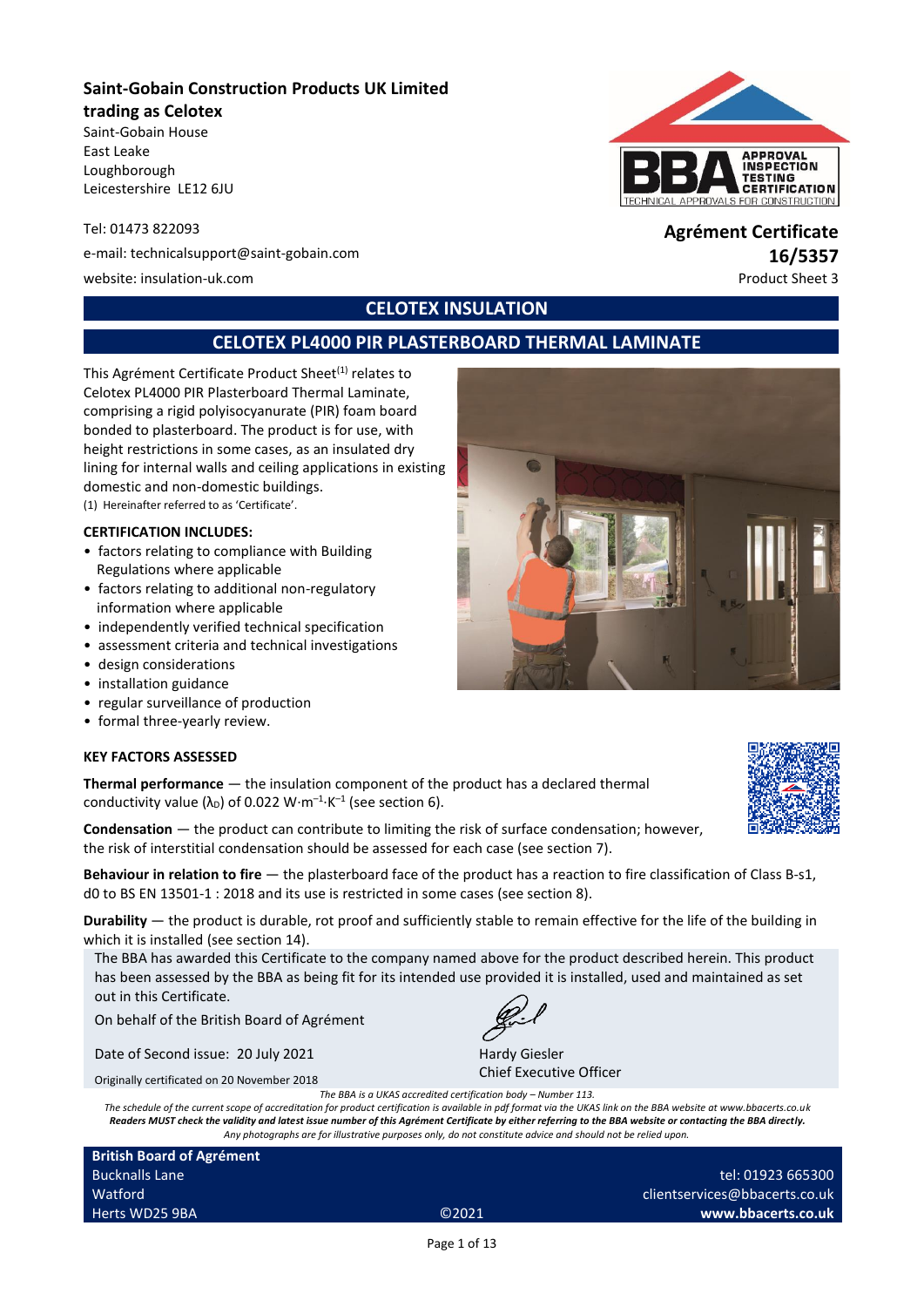# **Regulations**

In the opinion of the BBA, Celotex PL4000 PIR Plasterboard Thermal Laminate, if installed, used and maintained in accordance with this Certificate, can satisfy or contribute to satisfying the relevant requirements of the following Building Regulations (the presence of a UK map indicates that the subject is related to the Building Regulations in the region or regions of the UK depicted):

|                                             | The Building Regulations 2010 (England and Wales) (as amended) |                                                                                                                                                                                                                                       |  |  |
|---------------------------------------------|----------------------------------------------------------------|---------------------------------------------------------------------------------------------------------------------------------------------------------------------------------------------------------------------------------------|--|--|
| <b>Requirement:</b><br>Comment:             | B2(1)                                                          | Internal fire spread (linings)<br>The product is unrestricted under this Requirement. See section 8.1 of this Certificate.                                                                                                            |  |  |
| <b>Requirement:</b><br>Comment:             | B3(4)                                                          | Internal fire spread (structure)<br>The product can contribute to satisfying this Requirement. See section 8.2 of this<br>Certificate.                                                                                                |  |  |
| <b>Requirement:</b><br>Comment:             | B4(1)                                                          | <b>External fire spread</b><br>The product is restricted by this Requirement. See sections 8.1 and 8.3 of this Certificate.                                                                                                           |  |  |
| <b>Requirement:</b><br>Comment:             | C2(c)                                                          | <b>Resistance to moisture</b><br>The product can contribute to satisfying this Requirement. See sections 7.1 and 7.6 of<br>this Certificate.                                                                                          |  |  |
| <b>Requirement:</b><br>Comment:             | L1(a)(i)                                                       | <b>Conservation of fuel and power</b><br>The product can contribute to satisfying this Requirement. See sections 6.1 and 6.2 of<br>this Certificate.                                                                                  |  |  |
| <b>Regulation:</b><br>Comment:              | 7(1)                                                           | <b>Materials and workmanship</b><br>The product is acceptable. See section 14 and the Installation part of this Certificate.                                                                                                          |  |  |
| <b>Regulation:</b><br>Comment:              | 7(2)                                                           | <b>Materials and workmanship</b><br>The product is restricted under this Regulation. See sections 8.1 and 8.3 of this<br>Certificate.                                                                                                 |  |  |
|                                             |                                                                |                                                                                                                                                                                                                                       |  |  |
|                                             |                                                                | The Building (Scotland) Regulations 2004 (as amended)                                                                                                                                                                                 |  |  |
| <b>Regulation:</b><br>Comment:              | 8(1)                                                           | Durability, workmanship and fitness of materials<br>The product is acceptable. See section 14 and the Installation part of this Certificate.                                                                                          |  |  |
| <b>Regulation:</b><br>Standard:<br>Comment: | 9<br>2.4                                                       | <b>Building standards applicable to construction</b><br>Cavities<br>The product can contribute to satisfying this Standard, with reference to clause                                                                                  |  |  |
|                                             |                                                                | 2.4.2 <sup>(1)(2)</sup> . See section 8.2 of this Certificate.                                                                                                                                                                        |  |  |
| Standard:<br>Comment:                       | 2.5                                                            | Internal linings<br>The product is unrestricted by this Standard, with reference to clause 2.5. $1^{(1)(2)}$ . See<br>sections 8.1 and 8.4 of this Certificate.                                                                       |  |  |
| Standard:<br>Comment:                       | 3.15                                                           | Condensation<br>The product can contribute to satisfying this Standard, with reference to clauses<br>3.15.1 <sup>(1)(2)</sup> , 3.15.4 <sup>(1)(2)</sup> and 3.15.5 <sup>(1)(2)</sup> . See sections 7.1 and 7.7 of this Certificate. |  |  |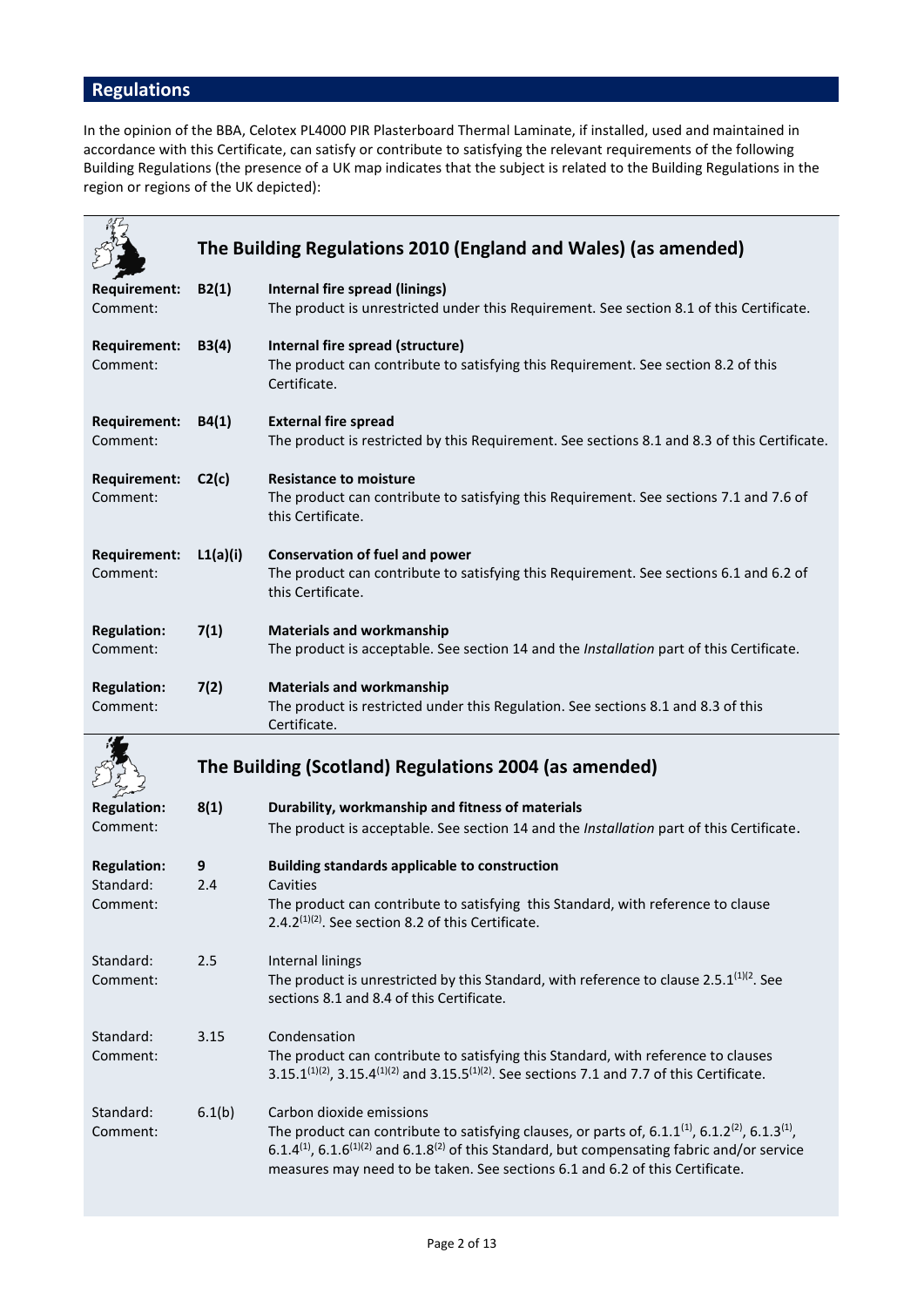| Standard:<br>Comment:          | 6.2       | <b>Building insulation envelope</b><br>The product can contribute to satisfying clauses, or parts of, 6.2.1 $(1)(2)$ , 6.2.3 $(1)$ , 6.2.4 $(2)$ ,<br>6.2.5 <sup>(2)</sup> , 6.2.6 <sup>(1)</sup> , 6.2.7 <sup>(1)</sup> , 6.2.8 <sup>(2)</sup> , 6.2.9 <sup>(1)</sup> (2), 6.2.10 <sup>(1)</sup> , 6.2.11 <sup>(1)</sup> (2), 6.2.12 <sup>(2)</sup> and 6.2.13 <sup>(1)</sup> (2) of<br>this Standard, but compensating fabric and/or service measures may need to be taken.<br>See sections 6.1 and 6.2 of this Certificate.                                                                                                                                      |
|--------------------------------|-----------|---------------------------------------------------------------------------------------------------------------------------------------------------------------------------------------------------------------------------------------------------------------------------------------------------------------------------------------------------------------------------------------------------------------------------------------------------------------------------------------------------------------------------------------------------------------------------------------------------------------------------------------------------------------------|
| Standard:<br>Comment:          | 7.1(a)(b) | Statement of sustainability<br>The product can contribute to satisfying the relevant requirements of Regulation 9,<br>Standards 1 to 6, and therefore will contribute to a construction meeting a bronze level<br>of sustainability as defined in this Standard. In addition, the product can contribute to a<br>construction meeting a higher level of sustainability as defined in this Standard, with<br>reference to clauses 7.1.4 <sup>(1)(2)</sup> [Aspects 1 <sup>(1)(2)</sup> and 2 <sup>(1)</sup> ], 7.1.6 <sup>(1)(2)</sup> [Aspects 1 <sup>(1)(2)</sup> and 2 <sup>(1)</sup> ]<br>and 7.1.7 [Aspects $^{(1)(2)}$ ]. See section 6.1 of this Certificate. |
| <b>Regulation:</b><br>Comment: | 12        | <b>Building standards applicable to conversions</b><br>All comments given for the product under Regulation 9, Standards 1 to 6, also apply to<br>this Regulation, with reference to clause 0.12.1 $(1)(2)$ and Schedule 6 $(1)(2)$ .<br>(1) Technical Handbook (Domestic).                                                                                                                                                                                                                                                                                                                                                                                          |
|                                |           | (2) Technical Handbook (Non-Domestic).                                                                                                                                                                                                                                                                                                                                                                                                                                                                                                                                                                                                                              |
|                                |           |                                                                                                                                                                                                                                                                                                                                                                                                                                                                                                                                                                                                                                                                     |
|                                |           | The Building Regulations (Northern Ireland) 2012 (as amended)                                                                                                                                                                                                                                                                                                                                                                                                                                                                                                                                                                                                       |
| <b>Regulation:</b>             | 23        | Fitness of materials and workmanship                                                                                                                                                                                                                                                                                                                                                                                                                                                                                                                                                                                                                                |
| Comment:                       |           | The product is acceptable. See section 14 and the Installation part of this Certificate.                                                                                                                                                                                                                                                                                                                                                                                                                                                                                                                                                                            |
| <b>Regulation:</b><br>Comment: | 29        | Condensation<br>The product can contribute to satisfying this Regulation. See section 7.1 of this<br>Certificate.                                                                                                                                                                                                                                                                                                                                                                                                                                                                                                                                                   |
| <b>Regulation:</b>             | 34        | Internal fire spread - Linings                                                                                                                                                                                                                                                                                                                                                                                                                                                                                                                                                                                                                                      |
| Comment:                       |           | The product is unrestricted by this Regulation. See section 8.1 of this Certificate.                                                                                                                                                                                                                                                                                                                                                                                                                                                                                                                                                                                |
| <b>Regulation:</b><br>Comment: | 35(4)     | Internal fire spread - structure<br>The product can contribute to satisfying this Regulation. See sections 8.2 and 8.4 of this<br>Certificate.                                                                                                                                                                                                                                                                                                                                                                                                                                                                                                                      |
| <b>Regulation:</b>             | 39(a)(i)  | <b>Conservation measures</b><br>The product is acceptable. See sections 6.1 and 6.2 of this Certificate.                                                                                                                                                                                                                                                                                                                                                                                                                                                                                                                                                            |

## **Construction (Design and Management) Regulations 2015 Construction (Design and Management) Regulations (Northern Ireland) 2016**

Information in this Certificate may assist the client, designer (including Principal Designer) and contractor (including Principal Contractor) to address their obligations under these Regulations.

See sections: 3 *Delivery and site handling* (3.3) and 16 *General* (16.8) of this Certificate.

## **Additional Information**

### **NHBC Standards 2021**

In the opinion of the BBA, Celotex PL4000 PIR Plasterboard Thermal Laminate, if installed, used and maintained in accordance with this Certificate, and provided the bonded plasterboard facing is a minimum of 12.5 mm thick with the product mechanically fixed back to the structure, can satisfy or contribute to satisfying the relevant requirements in relation to *NHBC Standards,* Chapters 6.1 *External masonry walls* and 9.2 *Wall and ceiling finishes.*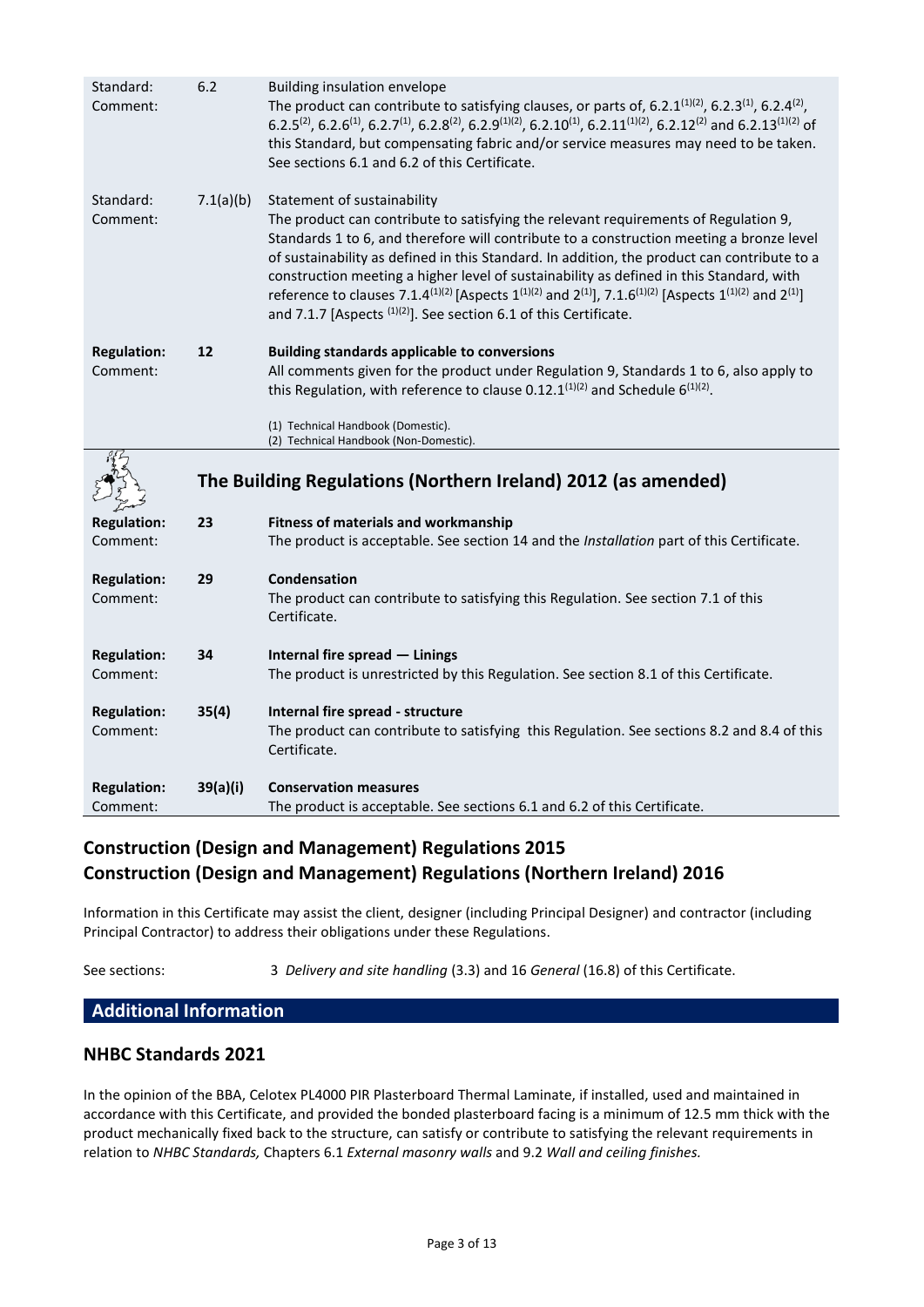## **CE marking**

The Certificate holder has taken the responsibility of CE marking the product in accordance with harmonised European Standard BS EN 13950 : 2014.

### **Technical Specification**

### **1 Description**

1.1 Celotex PL4000 PIR Plasterboard Thermal Laminate consists of PIR insulation<sup>(1)</sup> with composite foil/kraft paperfacings, bonded to plasterboard<sup>(2)</sup>, as listed in Table 1.

(1) Manufactured to comply with BS EN 13165 : 2012.

(2) Manufactured to comply with BS EN 520 : 2004.

| Table 1 Product summary |                           |                                   |                                            |                                                                                                                                     |                                                         |
|-------------------------|---------------------------|-----------------------------------|--------------------------------------------|-------------------------------------------------------------------------------------------------------------------------------------|---------------------------------------------------------|
| Product                 | <b>Board size</b><br>(mm) | Plasterboard<br>thickness<br>(mm) | <b>PIR</b> insulation<br>thickness<br>(mm) | <b>Board facings</b>                                                                                                                | <b>Fixing method</b>                                    |
| Celotex PL4000          | 1200 x 2400               | 12.5                              | 25 to 65                                   | Composite foil/kraft paper-<br>facing both sides (inner<br>facing unprinted and<br>bonded to plasterboard,<br>outer facing printed) | Direct bonding<br>(adhesive)<br>or mechanical<br>fixing |

1.2 Ancillary items for use with the product, which are outside the scope of this Certificate, include:

- **•** gypsum-based dry lining adhesive compound (plaster dabs) to BS EN 14496 : 2017
- **•** metal component furring systems to BS EN 14195 : 2014
- **•** mechanical fasteners including dry wall screws, plasterboard nails and nailable plugs to BS EN 14566 : 2008
- **•** metal edge and corner beads to BS EN 14353 : 2017
- **•** jointing materials including scrim tape and jointing compound to BS EN 13963 : 2014
- **•** softwood timber battens.

## **2 Manufacture**

2.1 The insulation component of Celotex PL4000 is manufactured by a lamination process whereby the board is formed between a composite foil/kraft paper-facing that is adhered in a continuous laminator, where the 'adhesive' is a mixture of two primary chemicals, polyol and MDI. An added blowing agent causes the adhesive to expand into foam that sets, which is then cut to its finished board size. The board is bonded to plasterboard.

2.2 As part of the assessment and ongoing surveillance of product quality, the BBA has:

- agreed with the manufacturer the quality control procedures and product testing to be undertaken
- **•** assessed and agreed the quality control operated over batches of incoming materials
- **•** monitored the production process and verified that it is in accordance with the documented process
- **•** evaluated the process for management of nonconformities
- **•** checked that equipment has been properly tested and calibrated
- **•** undertaken to carry out the above measures on a regular basis through a surveillance process, to verify that the specifications and quality control being operated by the manufacturer are being maintained.

2.3 The management system of Celotex has been assessed and registered as meeting the requirements of BS EN ISO 9001 : 2015 and BS EN ISO 14001 : 2015 by SGS UK Ltd (Certificates GB91/504 and GB11/83526 respectively).

### **3 Delivery and site handling**

3.1 The boards are delivered to site in polythene-wrapped packs. Each pack contains a label bearing the Certificate holder's name, board dimensions and the BBA logo incorporating the number of this Certificate.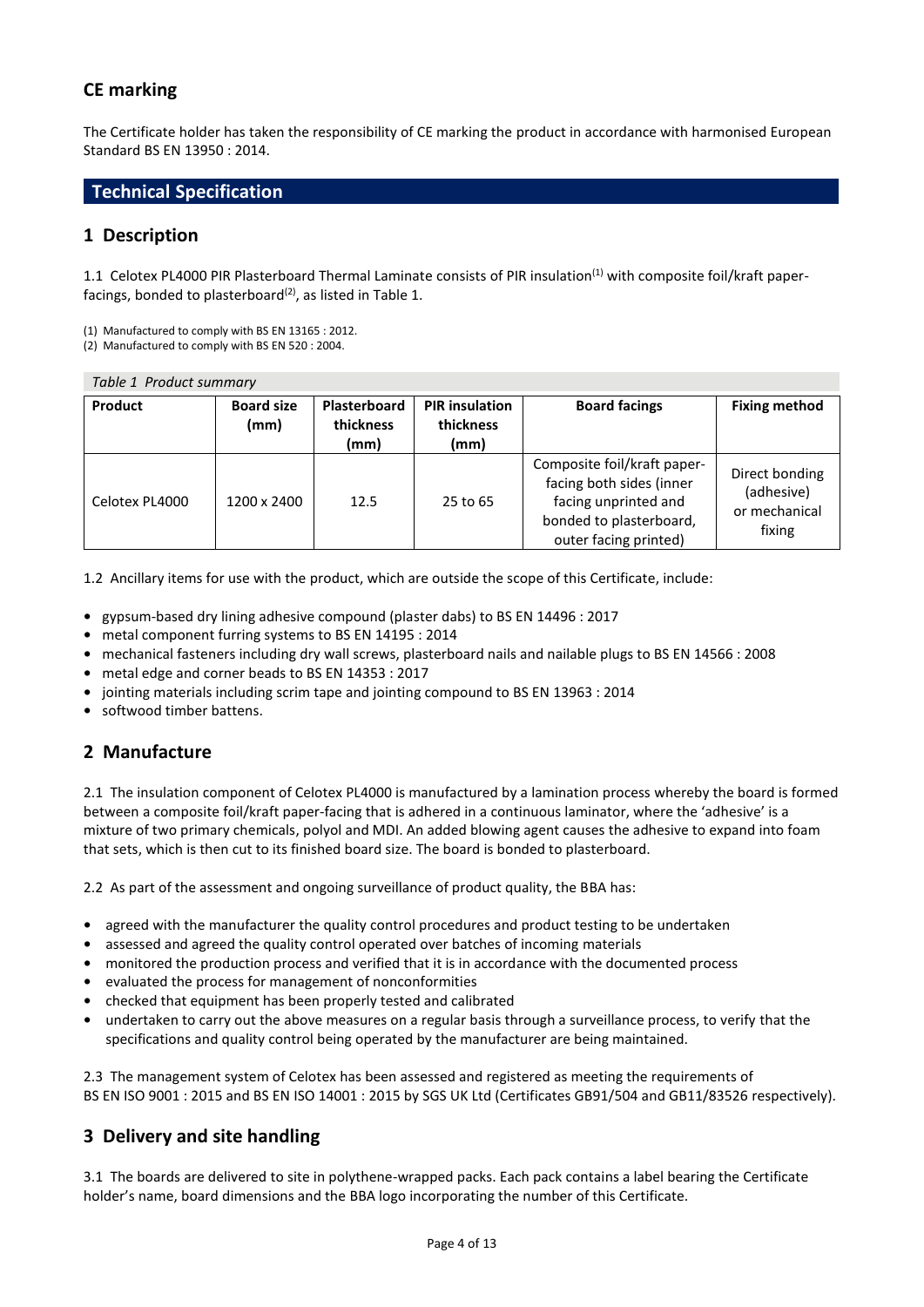3.2 The boards must be protected from prolonged exposure to sunlight and moisture and should be stored inside, under cover and protected with opaque polythene sheeting. The boards should be stacked flat, and raised above ground level (to avoid contact with ground moisture).

3.3 Care must be taken when handling the boards to avoid crushing the edges or corners. The boards must not be exposed to open flame or other ignition sources, or solvents or other chemicals. If damaged, the product should be discarded.

### **Assessment and Technical Investigations**

The following is a summary of the assessment and technical investigations carried out on Celotex PL4000 PIR Plasterboard Thermal Laminate.

#### **Design Considerations**

#### **4 Use**

4.1 Celotex PL4000 PIR Plasterboard Thermal Laminate is satisfactory for use as an insulating dry lining to improve the thermal insulation of solid or cavity masonry walls, or horizontal or sloped roof ceilings, of existing domestic and nondomestic buildings, with height restrictions in some cases (see section 8). Celotex PL4000 has composite foil/kraft paper-facings allowing it to be installed by direct bonding to the wall using plaster adhesive dabs, or by mechanical fixing either directly to the wall or onto timber battens or metal furring systems (see the *Installation* part of this Certificate). The boards should be installed in accordance with the Certificate holder's instructions.

4.2 The boards may be installed on masonry construction including clay and calcium silicate bricks, concrete blocks, and natural and reconstituted stone blocks. It is essential that such walls are constructed taking account of the local wind-driven rain index.

4.3 The product is not intended to offer resistance to rain penetration; walls, therefore, must already be rain resistant and show no signs of water ingress, rain penetration or damp from ground moisture, and must be at least two bricks or 200 mm in thickness.

4.4 It is essential that the boards are butted as close as possible to minimise any gaps between them (see section 17 of this Certificate).

4.5 Services which penetrate the dry lining, eg light switches and power outlets, should be kept to a minimum to limit damage to vapour checks. All perimeters of the board, around service penetrations, openings, junctions and around the perimeter of suspended timber floors must be sealed with a suitable sealant.

4.6 It is essential that proper care and attention is given to maintaining the integrity/continuity of the insulation and facings.

4.7 With installations that form a void of 20 mm or more (ie timber batten or metal furring systems), services can be incorporated behind the dry lining, making the chasing of the wall unnecessary. Where the services have a greater depth than the void, the wall should be chased rather than the insulation. Suitable isolation methods, such as conduit or capping, must be used to ensure cables do not come into contact with the insulation.

4.8 The installation of the product requires careful detailing around doors and windows to achieve a satisfactory surface for finishing. In addition, every attempt should be made to minimise the risk of thermal bridging at reveals and where heavy separating walls are attached to the external wall. Thinner boards should be selected to suit site-specific door and window reveal conditions. All work must be designed to accommodate the thickness of the dry lining, particularly at reveals, heads and sills and in relation to ceiling height. Where the dimensions of fixtures are critical (eg bathrooms), these should be checked before installation.

4.9 If present, mould or fungal growth should be treated prior to the application of the product.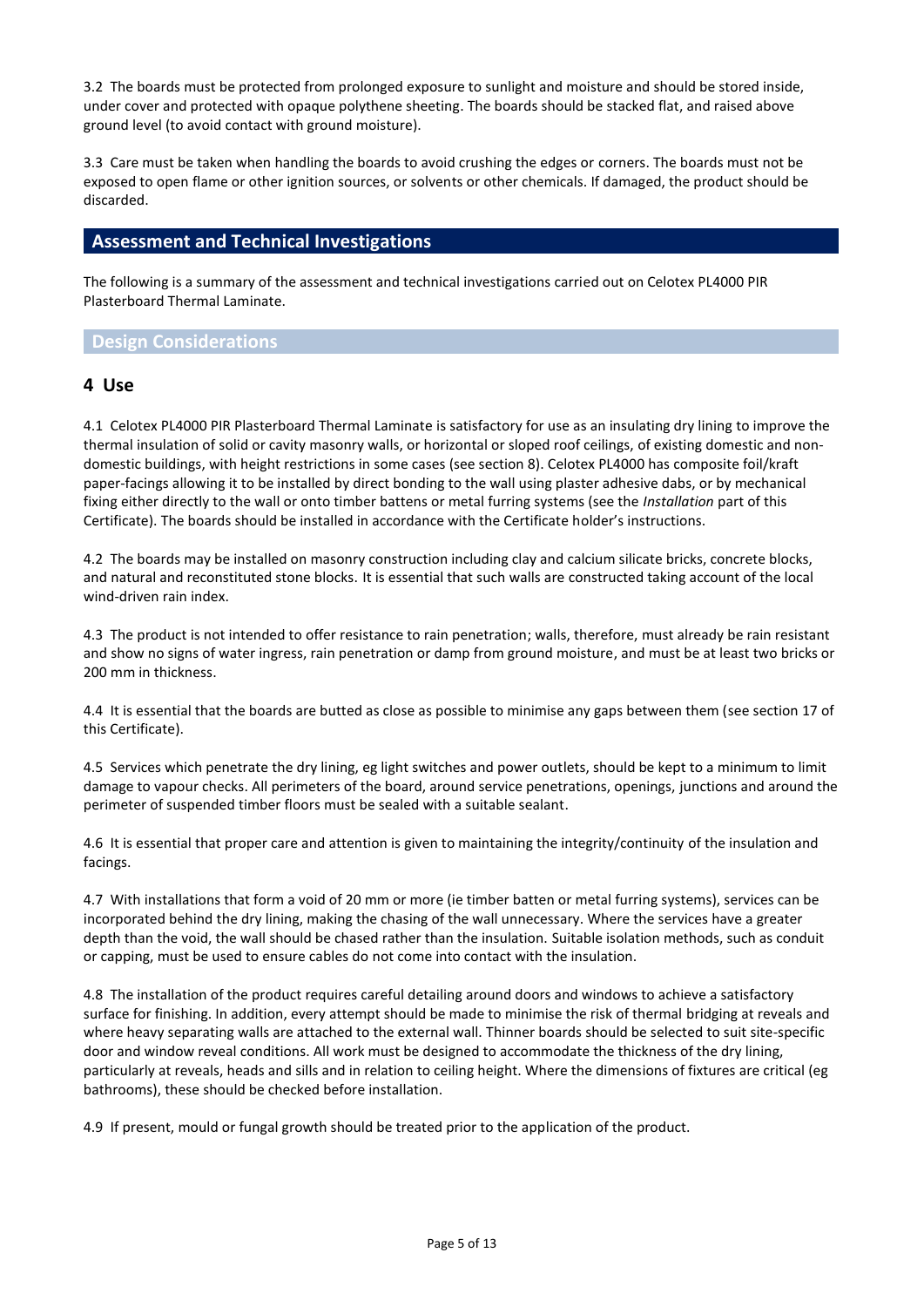## **5 Practicability of installation**

The product is designed to be installed by a competent general builder, or a contractor, experienced with this type of product.

## **6 Thermal performance**



6.1 Calculations of thermal transmittance (U value) of a specific construction using insulated dry lining should be carried out in accordance with BS EN ISO 6946 : 2017 and BRE Report BR 443 : 2019, using the declared thermal conductivity ( $\lambda_{\text{D}}$ ) for the insulation component of 0.022 W·m<sup>-1</sup>·K<sup>-1</sup>, a design value of 0.21 W·m<sup>-1</sup>·K<sup>-1</sup> for the plasterboard, and aged emissivity (ε) (to BS EN 15976 : 2011) of 0.9 for the printed composite foil/kraft paper-facing.

6.2 The U value of a completed wall construction will depend on the insulation thickness, number and type of fixings and the insulating value of the substrate masonry and its internal finish. Calculated U values for example constructions are given in Table 2.

| $T - \cdots - \cdots$                              |  |  |
|----------------------------------------------------|--|--|
| Table 2 Example U values – solid brickwork wall(1) |  |  |
|                                                    |  |  |

| <b>Target</b><br>U value        | <b>Celotex PL4000</b><br>Thickness of insulation <sup>(2)</sup> (mm), as dry lining |                                                  |  |
|---------------------------------|-------------------------------------------------------------------------------------|--------------------------------------------------|--|
| $(W \cdot m^{-2} \cdot K^{-1})$ | <b>Direct bond</b><br>(plaster dabs) $(3)$                                          | <b>Mechanical fixing</b><br>direct to wall $(4)$ |  |
| 0.26                            | $\overline{\phantom{0}}$                                                            |                                                  |  |
| 0.30                            | 60                                                                                  | 65                                               |  |
|                                 |                                                                                     |                                                  |  |

(1) 215 mm thick existing solid brickwork wall  $(\lambda = 0.77 \text{ W} \cdot \text{m}^{-1} \cdot \text{K}^{-1})$ .

(2) Thickness of insulation specified excludes plasterboard thickness of 12.5 mm ( $\lambda$  = 0.21 W·m<sup>-1</sup>·K<sup>-1</sup>)

(3) Direct bonding with 15 mm plaster adhesive dabs (15 mm air cavity). Boards adhesively fixed in addition to 0.69 (per square metre) fully penetrating steel fixings ( $\lambda$  = 50 W·m<sup>-1</sup>·K<sup>-1</sup>) with a cross-sectional area of 18.2 mm<sup>2</sup> (minimum of two nailable fixings, at midpoint of the board, 25 mm from board edge).

(4) Mechanical fixing direct to wall using 4.16 (per square metre) fully penetrating stainless steel fixings ( $\lambda = 17$  W·m<sup>-1</sup>·K<sup>-1</sup>) with a cross-sectional area of 9 mm<sup>2</sup> (stainless steel fixings at 300 mm centres from the vertical and horizontal board edges, with a minimum of 12 fixings per board).

#### **Junctions**

6.3 Care must be taken in the overall design and construction of junctions with other elements and openings to minimise thermal bridges and air infiltration. Detailed guidance can be found in the documents supporting the national Building Regulations. An example of an acceptable junction detail is shown in Figure 1.

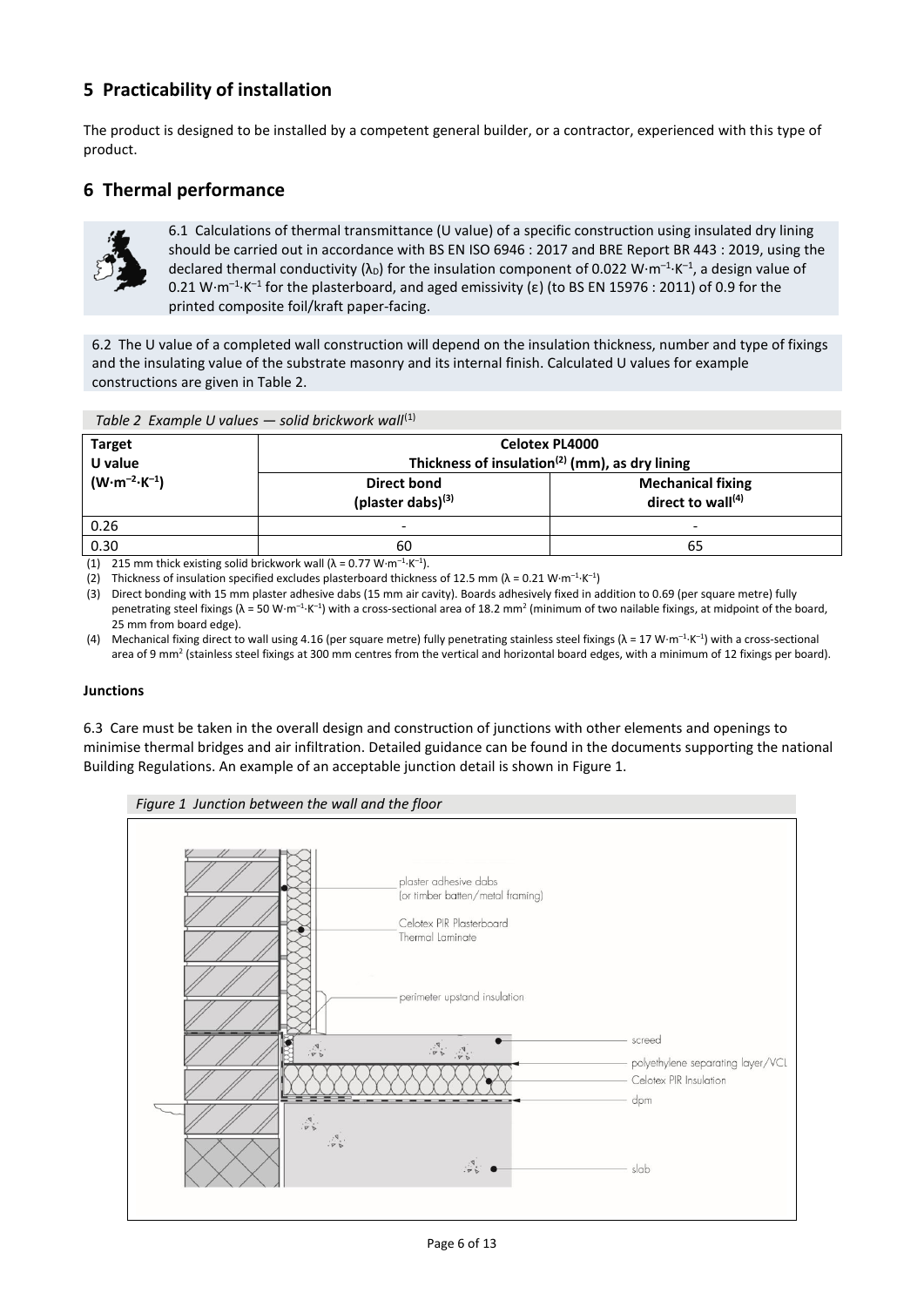## **7 Condensation**

#### **Interstitial condensation**



7.1 Walls incorporating the product will adequately limit the risk of interstitial condensation when they are designed and constructed in accordance with BS 5250 : 2011, Annexes D and G.

7.2 For condensation risk analysis, the water vapour transmission factors for each component given in Table 3 must be used.

|  | Table 3 Water vapour transmission factors |  |  |
|--|-------------------------------------------|--|--|
|--|-------------------------------------------|--|--|

| <b>Material</b>                   | Water vapour resistance<br>$(MN·s·g-1)$ | <b>Water vapour resistivity</b><br>$(MN·s·g-1·m-1)$ |
|-----------------------------------|-----------------------------------------|-----------------------------------------------------|
| Plasterboard                      |                                         | 50                                                  |
| PIR foam insulation               |                                         | 300                                                 |
| Composite foil/kraft paper-facing | 1000                                    |                                                     |

7.3 The risk of summer condensation on the foil component must be considered for solid masonry walls orientated from ESE through south to WSW, in accordance with BRE Report BR 262 : 2002, section 3.10.

7.4 Where calculations to Annex D of BS 5250 : 2011 indicate a risk of persistent condensation, a site-specific dynamic analysis to BS EN 15026 : 2007 should be considered.

7.5 All joints between the product must be sealed (see section 4.4 and the *Installation* part of this Certificate) in accordance with the Certificate holder's instructions.

#### **Surface condensation**



7.6 Walls incorporating the product will adequately limit the risk of surface condensation when the thermal transmittance (U value) does not exceed 0.7  $W \cdot m^{-2} \cdot K^{-1}$  at any point and the junctions with other elements are designed in accordance with the guidance referred to in section 6.3 of this Certificate.



7.7 Walls will adequately limit the risk of surface condensation when the thermal transmittance (U value) does not exceed 1.2 W $\cdot$ m<sup>-2</sup> $\cdot$ K<sup>-1</sup> at any point. Guidance may be obtained from Annex G of BS 5250 : 2011 and BRE Report BR 262 : 2002*.*

## **8 Behaviour in relation to fire**



8.1 The plasterboard face of the product has a reaction to fire classification<sup>(1)</sup> of B-s1, d0 to BS EN 13501-1 : 2018.

(1) WarringtonFire Classification Reports WF424283 Iss1 and WF421862 Iss3. Copies may be obtained from the Certificate holder.

8.2 The Certificate holder has not declared a reaction to fire classification for the reverse side and so where this forms the face of an internal cavity, the cavity should be subdivided with cavity barriers in accordance with the requirements of the documents supporting the national Building Regulations.



8.3 In England and Wales, the product should not be used on buildings with a storey more than 18 m above the ground but may be used on buildings at any proximity to a boundary.



8.4 In Scotland and Northern Ireland, the use of the product is unrestricted by the national Building Regulations in terms of height and proximity to a boundary.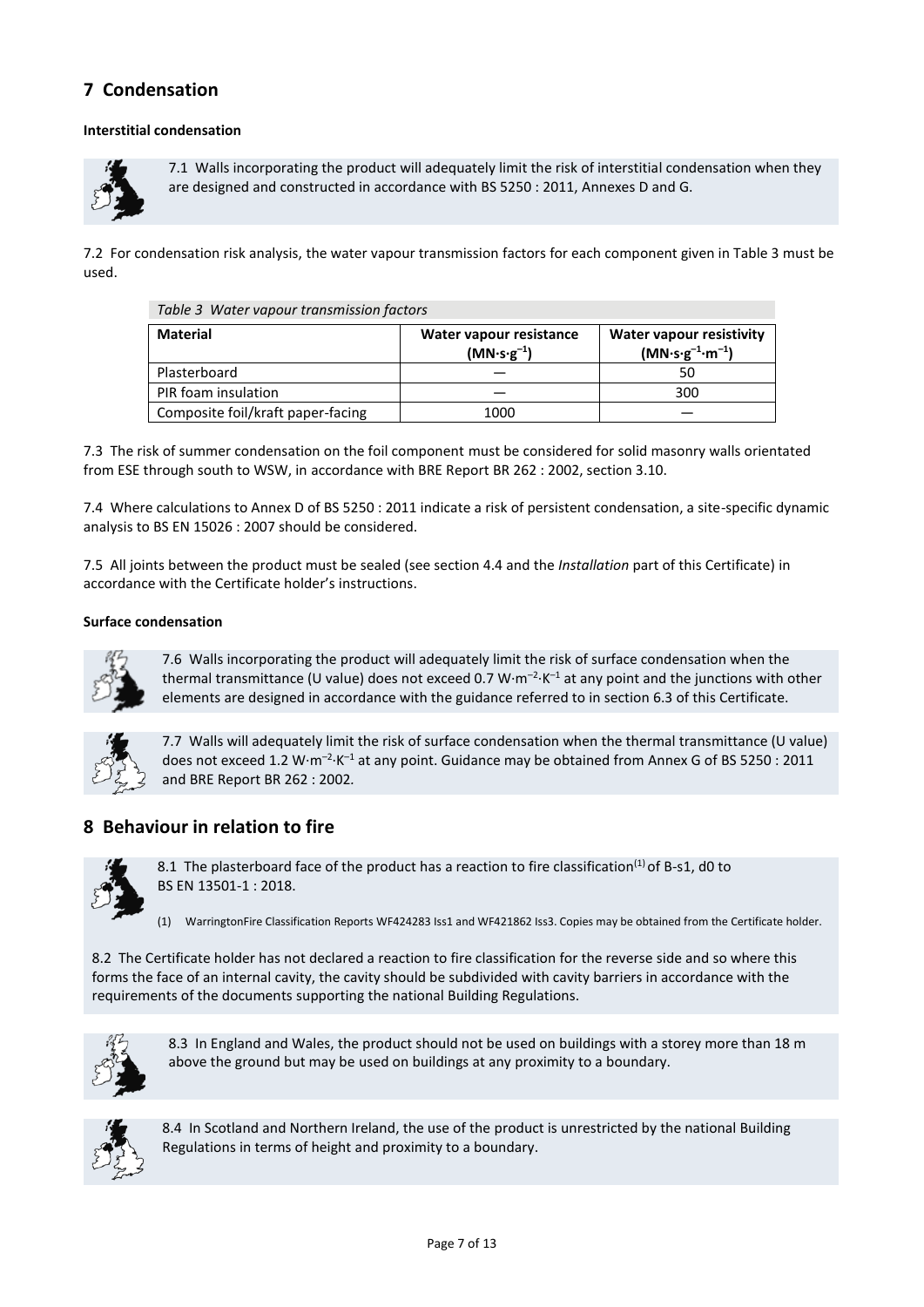## **9 Proximity of flues and appliances**

Detailed guidance can be found in the documents supporting the national Building Regulations for the provisions that are applicable when the product is installed in close proximity to certain flue pipes and/or heat-producing appliances.

## **10 Materials in contact — wiring installations**

10.1 As with any form of insulation, de-rating of electrical cables should be considered where the insulation restricts the air cooling of cables.

10.2 Electrical cables likely to come into contact with the insulation component of the thermal liner are required to be protected by a suitable conduit or PVC-U trunking. The installation of electrical services must be carried out in accordance with BS 7671 : 2018.

## **11 Infestation**

Use of the product does not in itself promote infestation. The creation of voids within the structure (for example, gaps between the wall lining and the product) may provide habitation for insects or vermin in areas already infested. Care should be taken to ensure, wherever possible, that all voids are sealed, as any infestation may be difficult to eradicate. There is no food value in the materials used.

## **12 Wall-mounted fittings**

The recommendations of the Certificate holder must be followed. Any objects fixed to the wall, other than lightweight items, are outside the scope of this Certificate.

## **13 Maintenance**

If the product is damaged during use, it can be readily removed and replaced.

### **14 Durability**



The durability of the product is satisfactory. Provided the product is fixed to a satisfactory, stable and durable substrate, it will have a life equal to the building in which it is installed. Under normal conditions of occupancy it is unlikely to suffer damage, but if damage does occur, repairs are easily carried out.

### **Installation**

### **15 Pre-installation survey**

15.1 The Certificate holder's instructions must be followed.

15.2 A detailed survey of the property should be carried out before work starts. The walls must be made good if required, and must be dry and structurally sound with no evidence of damp, contamination or frost damage before the product and its ancillary items are installed.

15.3 The survey should include a detailed examination of the internal and external fabric of the building, ensuring that any leaking external pipework and blocked gutters are made good. The efficiency, type and continuity of existing damp-proof course (dpc) materials (if any) should be checked. For existing buildings where there is no dpc, the requirement for one, must be determined.

15.4 The suitability of projecting window sills, verge and eaves overhangs should be checked. Mortar joints should also be examined and repointed, if required.

15.5 The existing ventilation provision should be assessed and updated if necessary.

15.6 There should be no gaps at the perimeter (such as floors and ceilings) or junctions (such as internal corners), or around openings or service penetrations. Existing gaps should be sealed before installation commences.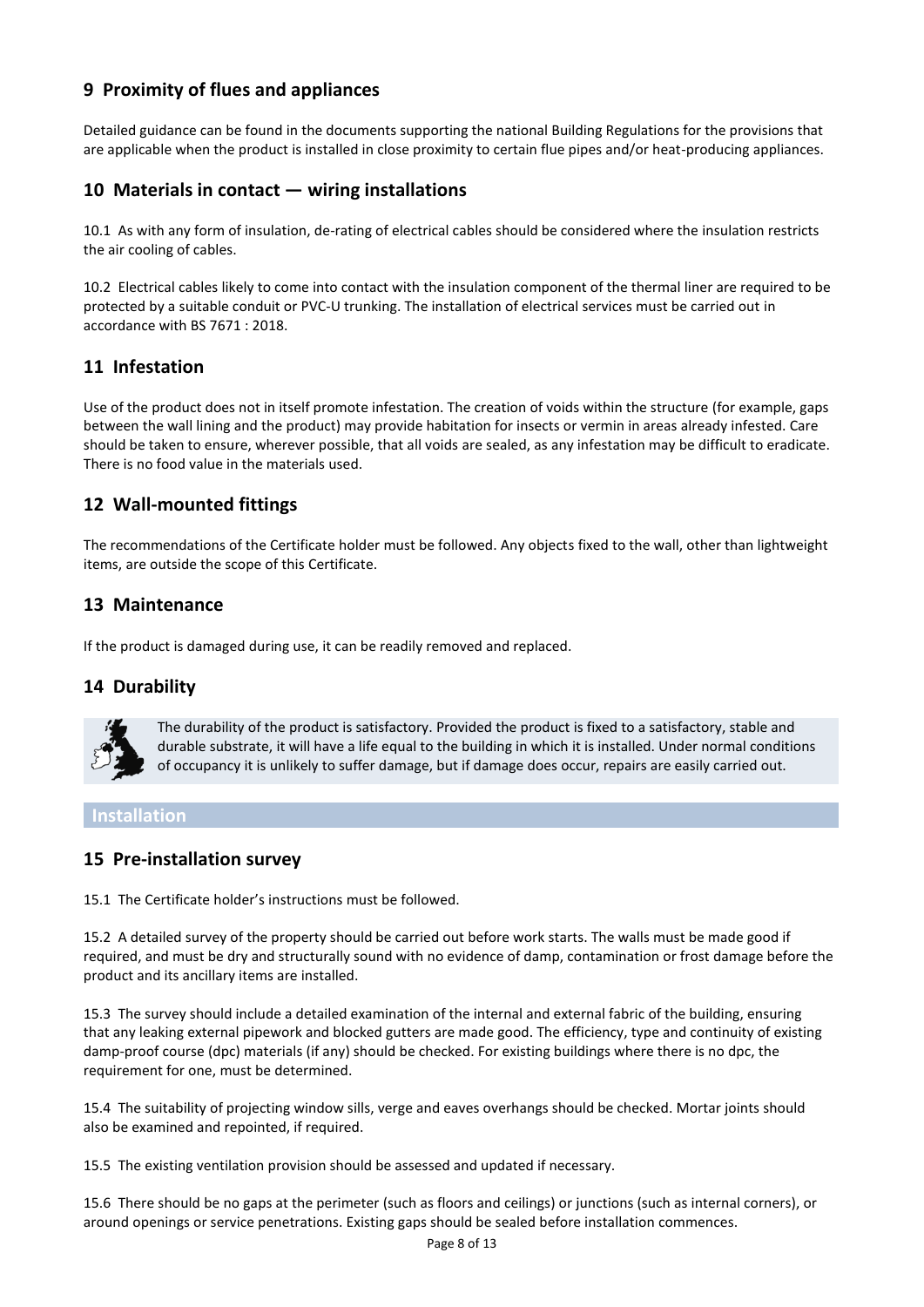15.7 A detailed inspection of existing timbers (eg the timber floor joists) for dry or wet rot and insect attack should also be carried out. Existing metal studs or joists should be inspected for corrosion. Decayed timbers or corroded metal must be replaced before installation commences.

## **16 General**

16.1 A qualified plumber is required to make alterations to heating systems. A qualified electrician must be used to make good the electrical wirings and services.

16.2 The building should be examined for the following:

- **•** suitability of substrate
- **•** detailing around windows and doors
- **•** position and number of electrical sockets and switches
- **•** wall fittings and fixtures including coving and skirting
- **•** areas where flexible sealants must be used
- **•** ventilation plates.

16.3 Before starting to fit the product, the position of all main service cable and pipe runs must be clearly marked on the walls to avoid damage. All plaster coving, skirting board and laminate floor angle beads must be removed.

16.4 Before fixing the product, sufficient time must be allowed for damp-proofing treatments, where applied, to dry out (see BS 6576 : 2005 for dry-lining in conjunction with a chemical dpc application).

16.5 Care must be taken when exposing electrical cables (see section 10).

16.6 All insulated dry lining installations require careful planning and setting out. Installation should start from an internal corner or a window or door reveal, and vertical chalk guidelines should be marked on the wall at 1200 mm centres to indicate the positioning of the boards. Installation should be in accordance with BS 8212 : 1995, good dry lining practice and the Certificate holder's instructions. Typical installation methods are shown in Figures 2 and 3.

16.7 Additional consideration should also be given to the fixing of such features as cupboards and radiators.

16.8 The boards can be cut using a fine-toothed saw. Appropriate Personal Protective Equipment (PPE) must be used when cutting the boards, and cutting should be done in a ventilated space, outside or in an area with dust extraction.

16.9 Boards are cut to fit around windows, doors and air bricks. Care must be taken when trimming the insulation of the product to ensure the foil is not damaged. It is essential that cut pieces completely fill the spaces for which they are intended and are adequately secured. A 400 mm return is suggested on the internal / external wall junction. Suitable provisions will also need to be adopted at junctions and other details such as separating floors. Further guidance can be obtained from BRE Report BR 262 : 2002 (see Figure 4).

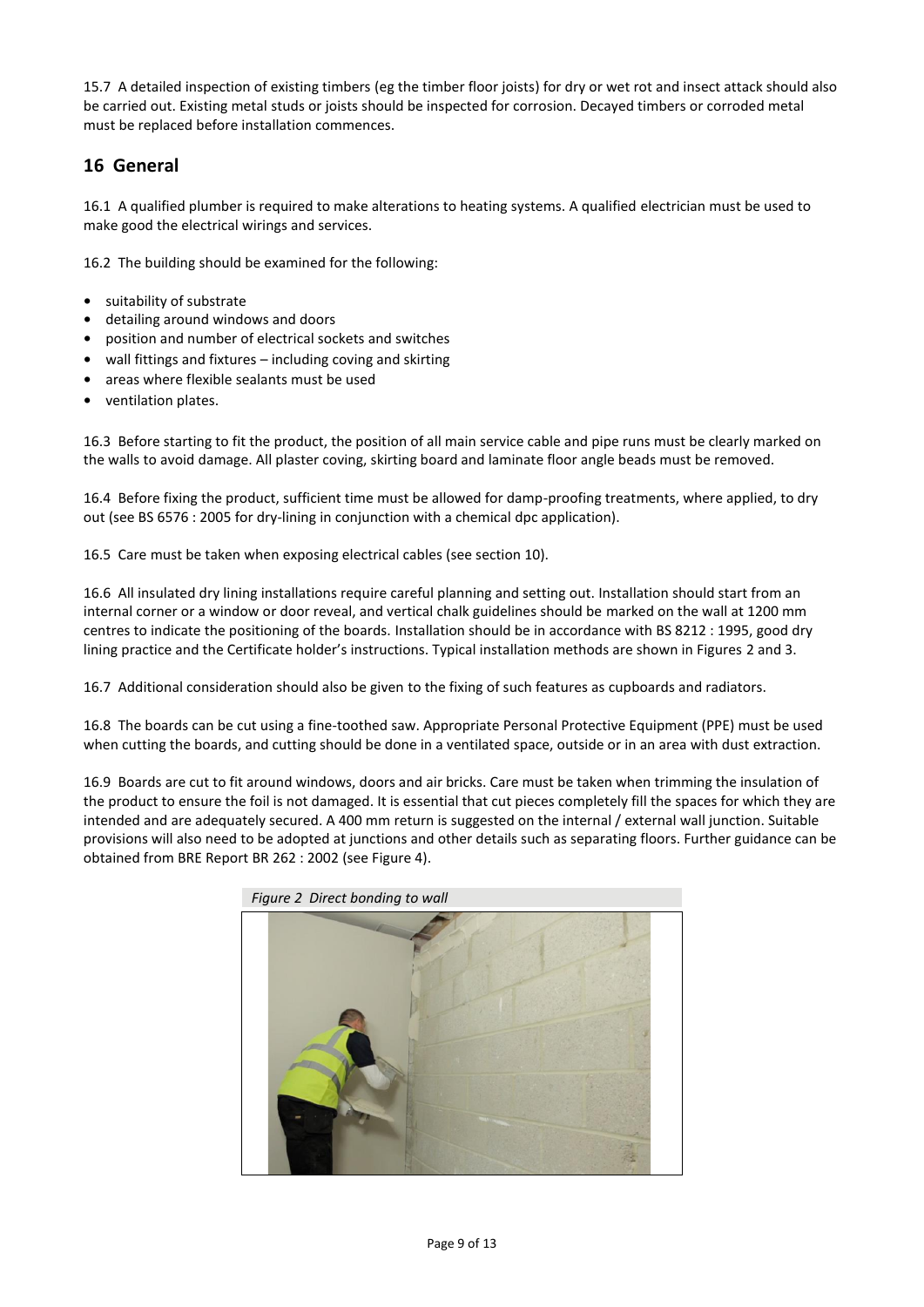

*Figure 4 Window reveal installation*



### **17 Procedure**

#### **Direct bonding using plaster adhesive dabs**

17.1 A continuous bed of adhesive should be applied around the perimeter of the wall as well as around any services or other openings. This is especially important when considering the airtightness of the building. All conduits and piping should be installed prior to commencement of all works. The insulating backing of the laminate must not be removed to accommodate services.

17.2 Adhesive dabs (each approximately 75 by 250 mm) should be applied in three rows. Intermediate dabs at ceiling level should be applied and individual dabs should not bridge boards. The dabs should cover at least 20% of the board area.

17.3 The board should be cut approximately 15 mm short of the floor to ceiling height and positioned with the bottom edge resting on packing strips. The boards are tapped into position with a straight-edge, and alignment checked with the chalk guidelines.

17.4 Once positioned, the board should be lifted to the ceiling edge using a floor lifter and supported until the adhesive has set. Once set, a minimum of two nailable fixings should be applied at the mid-point of the board and approximately 25 mm from the board edge. Nailable plugs should penetrate the background through the dab by at least 40 mm.

17.5 Other boards should be installed closely butted together using the same technique.

#### **Mechanically fixed to timber battens or metal furrings**

17.6 Using suitable mechanical fixings, treated softwood timber battens (minimum 25 mm thick by 47 mm wide) or proprietary metal furrings are installed vertically at a maximum of 600 mm centres, along with horizontal battens at the top and bottom of the installation area. Additional lengths of timber batten or metal furring should be installed to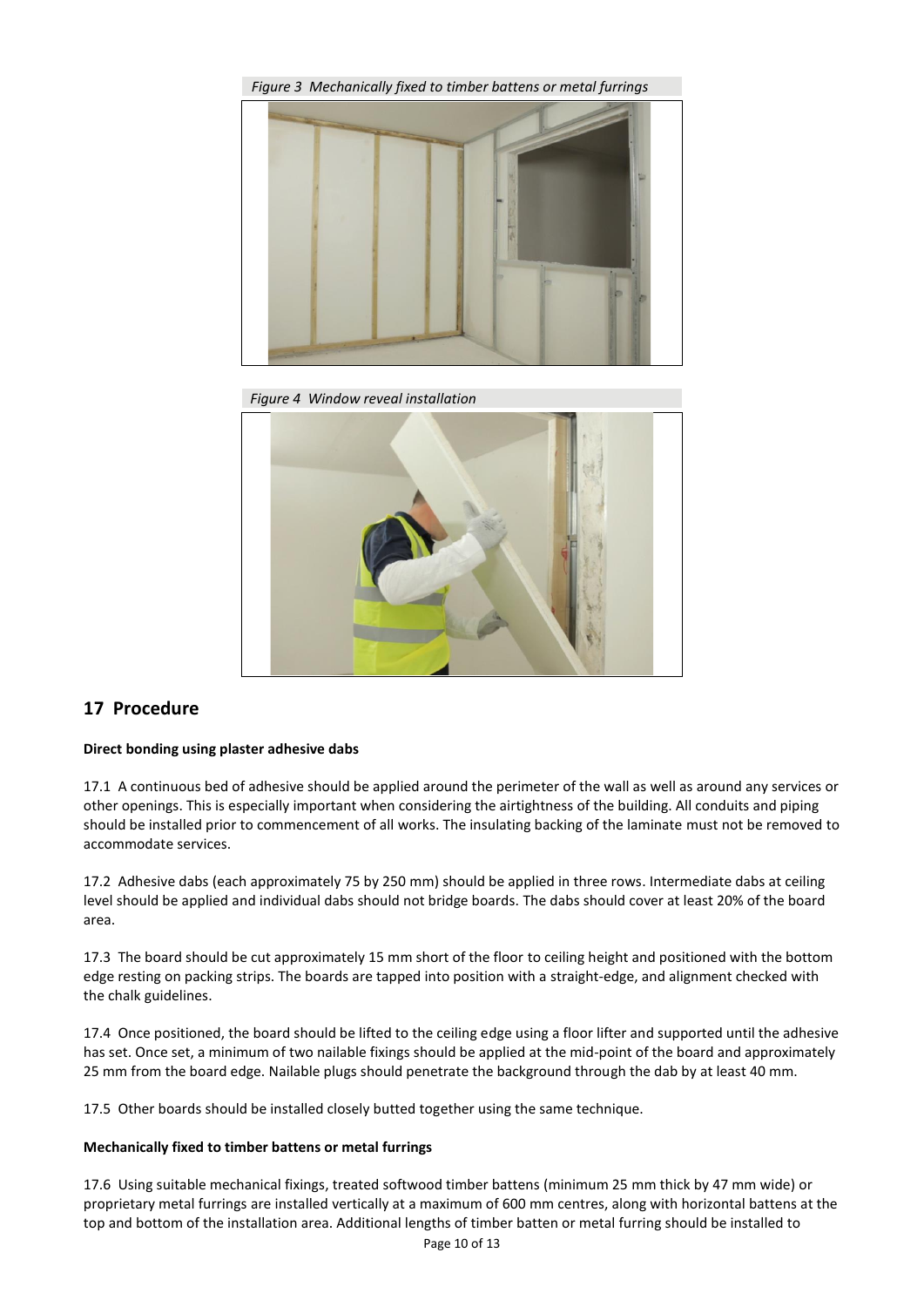coincide with horizontal board joints and around services, doors and windows. The framing must provide a minimum of 20 mm bearing to each system at joints and must be of sufficient depth to accommodate the fixings for the system. Metal furring systems can also be bonded to the wall in accordance with the manufacturer's recommendations, and the same preparation and setting out procedure should be used. The adhesive dabs (approximately 75 by 200 mm) should be applied at centres suitable for the product, typically from 450 to 600 mm.

17.7 The board should be cut approximately 15 mm short of the floor to ceiling height and positioned with the bottom edge resting on packing strips. The boards are placed onto the timber or metal frame, and alignment checked with the position of the timber batten or metal furring and chalk guidelines on the floor and ceiling.

17.8 Once positioned, the board should be lifted to the ceiling edge using a floor lifter and supported with additional packing at the base of the board. The board is fixed to the timber battens or metal frame using appropriate dry wall screws. Fixings should be installed at 300 mm centres across the horizontal and vertical elements of the frame.

17.9 Other boards should be installed closely butted together using the same technique.

#### **Mechanically fixed direct to wall**

17.10 The board should be cut approximately 15 mm short of the floor to ceiling height and positioned with the bottom edge resting on packing strips. The boards are placed into position, and alignment checked with the chalk guidelines on the floor and ceiling.

17.11 Once positioned, the board should be lifted to the ceiling edge using a floor lifter and supported with additional packing at the base of the board. The board should be fixed to the wall using suitable stainless steel mechanical fixings at 300 mm centres from the vertical and horizontal board edges, with a minimum of 12 fixings per board.

17.12 Other boards should be installed closely butted together using the same technique.

#### **Ceilings**

17.13 The product can be used to line horizontal or sloped ceilings. All four edges of the board should be supported by rafters, joists or battens by at least 20 mm.

17.14 Boards should be fixed using suitable plasterboard nails or drywall screws, at a minimum of 250 mm centres with fixings at least 12 mm from the edge of the board.

### **18 Finishing**

18.1 Jointing and finishing of the plasterboard lining are carried out in the appropriate manner in accordance with BS EN 13914-2 : 2016, applying plasterer's tape to all joints. A finishing skim coat of 2 mm of plaster should be applied to complete the installation.

18.2 Any gaps between the ceiling and the wall must be filled.

**Technical Investigations**

### **19 Tests**

Results of tests were assessed to determine:

- **•** thermal conductivity
- **•** vapour resistance
- **•** inter-laminate bond strength
- **•** dimensional accuracy
- **•** hard and soft body impact.

### **20 Investigations**

20.1 Data on durability and properties in relation to fire were evaluated.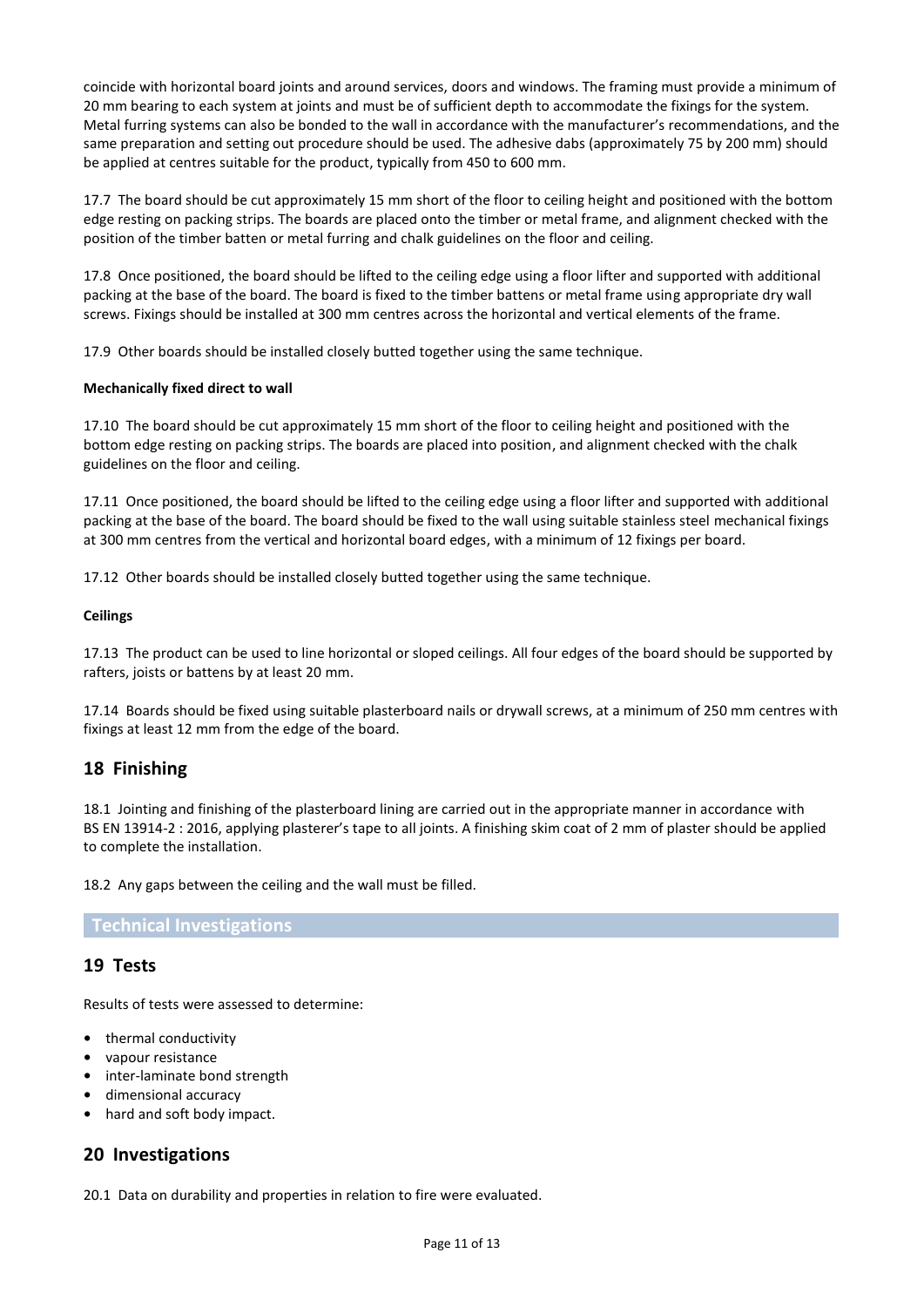20.2 A calculation was undertaken to confirm the declared thermal conductivity  $(\lambda_D)$  values.

20.3 A condensation risk analysis was carried out.

20.4 A series of U value calculations was carried out.

20.5 The manufacturing process was evaluated, including the methods adopted for quality control, and details were obtained of the quality and composition of the materials used.

### **Bibliography**

BRE Report BR 262 : 2002 *Thermal insulation: avoiding risks*

BRE Report BR 443 : 2019 *Conventions for U-value calculations*

BS 5250 : 2011 + A1 : 2016 *Code of practice for control of condensation in buildings*

BS 6576 : 2005 + A1 : 2012 *Code of practice for diagnosis of rising damp in walls of buildings and installation of chemical damp-proof courses*

BS 7671 : 2018 *Requirements for Electrical Installations — IET Wiring Regulations*

BS 8212 : 1995 *Code of practice for dry lining and partitioning using gypsum plasterboard*

BS EN 520 : 2004 + A1 : 2009 *Gypsum plasterboards — Definitions, requirements and test methods*

BS EN 13165 : 2012 + A2 : 2016 *Thermal insulation products for buildings — Factory made rigid polyurethane foam (PU) products — Specification*

BS EN 13501-1 : 2018 *Fire classification of construction products and building elements — Classification using test data from reaction to fire tests*

BS EN 13914-2 : 2016 *Design, preparation and application of external rendering and internal plastering – Design considerations and essential principles for internal plastering*

BS EN 13950 : 2014 *Gypsum plasterboard thermal/acoustic insulation composite panels — Definitions, requirements and test methods*

BS EN 13963 : 2014 *Jointing materials for gypsum plasterboards — Definitions, requirements and test methods*

BS EN 14195 : 2014 *Metal framing components for gypsum plasterboard systems — Definitions, requirements and test methods*

BS EN 14353 : 2017 *Metal beads and feature profiles for use with gypsum plasterboards — Definitions, requirements and test methods*

BS EN 14496 : 2017 *Gypsum based adhesives for thermal/acoustic insulation composite panels and plasterboards — Definitions, requirements and test methods*

BS EN 14566 : 2008 + A1 : 2009 *Mechanical fasteners for gypsum plasterboard systems — Definitions, requirements and test methods* 

BS EN 15026 : 2007 *Hygrothermal performance of building components and building elements – Assessment of moisture transfer by numerical simulation*

BS EN 15976 : 2011 *Flexible sheets for waterproofing — Determination of emissivity*

BS EN ISO 6946 : 2017 *Building components and building elements — Thermal resistance and thermal transmittance — Calculation method*

BS EN ISO 9001 : 2015 *Quality management systems — Requirements*

BS EN ISO 14001 : 2015 *Environmental Management systems — Requirements with guidance for use*